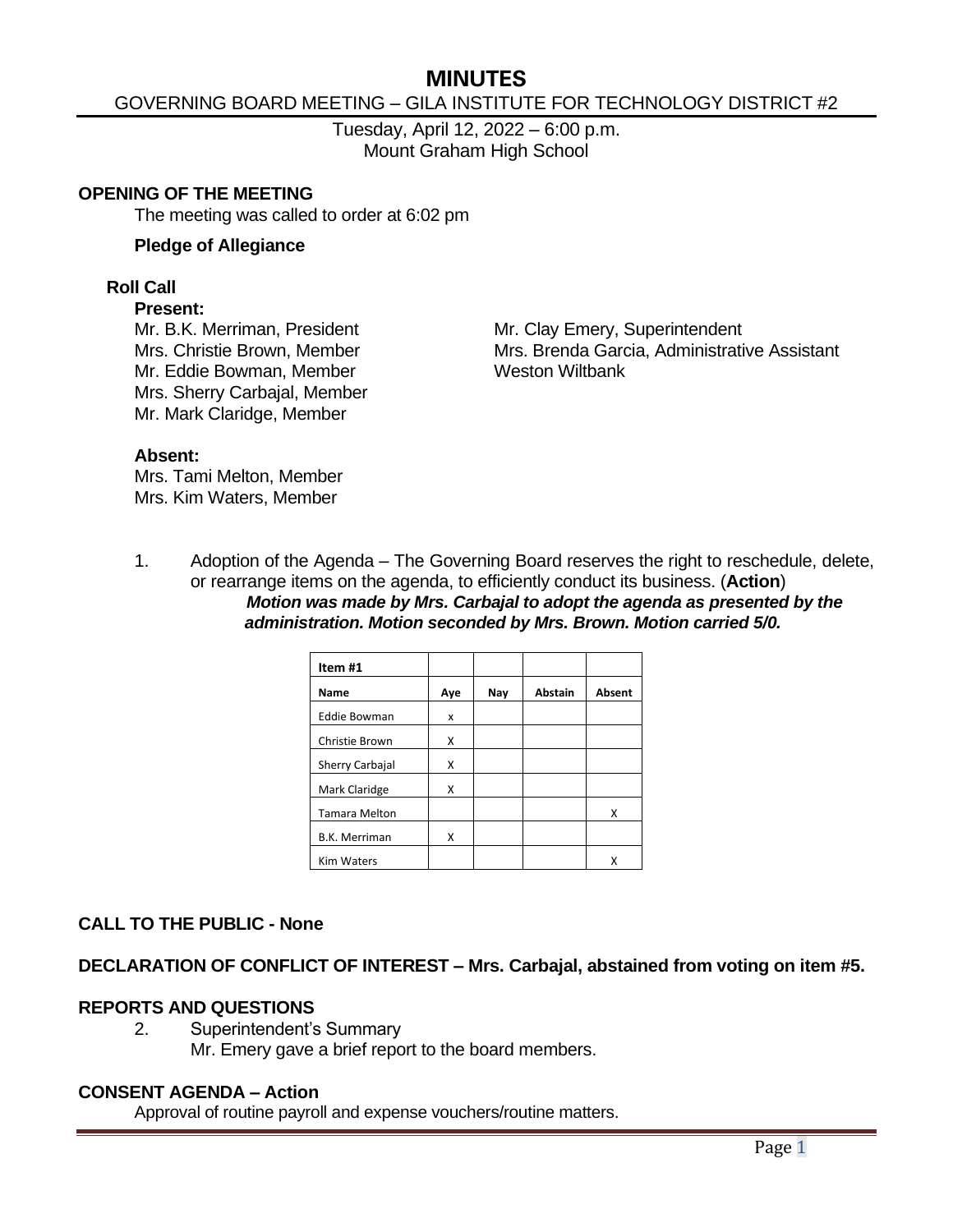3. Approval of Minutes of the March 8, 2022, regular meeting.

Recommendation to approve/ratify financial matters**.**

- A. Payroll and expense vouchers.
- B. Cash balance reports.

*Motion made by Mrs. Brown to approve the consent agenda items as presented. Motion seconded by Mr. Bowman. Motion carried 5/0.*

| Item#3               |     |     |                |        |
|----------------------|-----|-----|----------------|--------|
| <b>Name</b>          | Aye | Nay | <b>Abstain</b> | Absent |
| <b>Eddie Bowman</b>  | x   |     |                |        |
| Christie Brown       | X   |     |                |        |
| Sherry Carbajal      | x   |     |                |        |
| Mark Claridge        | X   |     |                |        |
| <b>Tamara Melton</b> |     |     |                | x      |
| <b>B.K. Merriman</b> | Χ   |     |                |        |
| <b>Kim Waters</b>    |     |     |                | x      |

## **LEGAL/FINANCIAL**

## **New Business**

- 4. Board Training **(Discussion Only**) ADM breakdown.
- 5. Discussion and approval of updated /increased funding for Culinary Program at Morenci High School. **(Action) Motion made by Mrs. Brown to discuss and approve updated funding for the Culinary Program at Morenci High School. Motion seconded by Mr. Claridge. Mrs. Carbajal abstained. Motion carried 4/0.**

| Item#5               |     |     |         |        |
|----------------------|-----|-----|---------|--------|
| Name                 | Aye | Nay | Abstain | Absent |
| <b>Eddie Bowman</b>  | X   |     |         |        |
| Christie Brown       | x   |     |         |        |
| Sherry Carbajal      |     |     | x       |        |
| Mark Claridge        | x   |     |         |        |
| <b>Tamara Melton</b> |     |     |         | X      |
| <b>B.K. Merriman</b> | Χ   |     |         |        |
| <b>Kim Waters</b>    |     |     |         | x      |

6. Discussion and approval of changes to classroom site fund (Prop 301) payments for GIFT instructor(s). **(Action) Motion made by Mr. Claridge to discuss and approve changes to classroom site fund (Prop 301) payments for GIFT instructor(s). Motion seconded by Mrs. Carbajal. Motion carried 5/0.**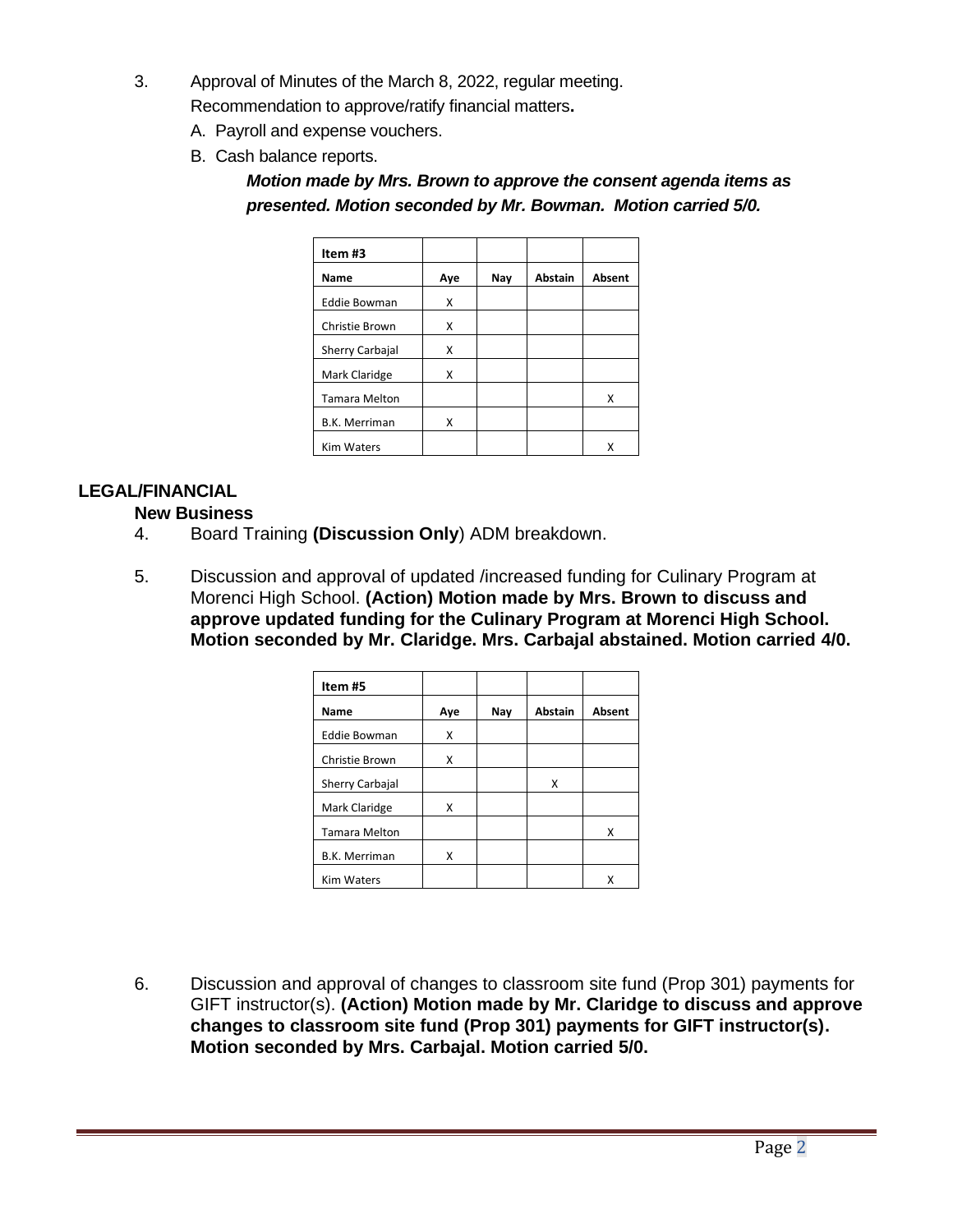| Item#6               |     |     |                |               |
|----------------------|-----|-----|----------------|---------------|
| <b>Name</b>          | Aye | Nay | <b>Abstain</b> | <b>Absent</b> |
| <b>Eddie Bowman</b>  | x   |     |                |               |
| Christie Brown       | Χ   |     |                |               |
| Sherry Carbajal      | X   |     |                |               |
| Mark Claridge        | Χ   |     |                |               |
| <b>Tamara Melton</b> |     |     |                | X             |
| <b>B.K. Merriman</b> | x   |     |                |               |
| <b>Kim Waters</b>    |     |     |                | Χ             |

7. Move to recess to executive session. **(Action)** *Motion made by Mr. Claridge not to go into executive session. Motion seconded by Mrs. Brown. Motion carried 5/0.*

| Item #7              |     |     |                |        |
|----------------------|-----|-----|----------------|--------|
| Name                 | Aye | Nay | <b>Abstain</b> | Absent |
| <b>Eddie Bowman</b>  | x   |     |                |        |
| Christie Brown       | x   |     |                |        |
| Sherry Carbajal      | x   |     |                |        |
| Mark Claridge        | x   |     |                |        |
| <b>Tamara Melton</b> |     |     |                | x      |
| <b>B.K. Merriman</b> | x   |     |                |        |
| <b>Kim Waters</b>    |     |     |                | x      |

- 8. Return from executive session into open session. **Did not go into executive session**.
- 9. Discussion/Action to approve updated superintendent's contract. **(Action) Motion made by Mr. Bowman to discuss/approve updated superintendent's contract - new term (July 1, 2022 – June 30, 2024). Motion seconded by Mr. Claridge. Motion carried 5/0.**

| Item #9              |     |     |                |        |
|----------------------|-----|-----|----------------|--------|
| Name                 | Aye | Nay | <b>Abstain</b> | Absent |
| <b>Eddie Bowman</b>  | x   |     |                |        |
| Christie Brown       | x   |     |                |        |
| Sherry Carbajal      | x   |     |                |        |
| Mark Claridge        | Χ   |     |                |        |
| <b>Tamara Melton</b> |     |     |                | Χ      |
| <b>B.K. Merriman</b> | x   |     |                |        |
| Kim Waters-          |     |     |                |        |
| Conference call      |     |     |                | x      |

10. Discussion and approval of teacher summer contract. **(Action) Motion made by Mr. Claridge to discuss and approve teacher summer contract. Motion seconded by**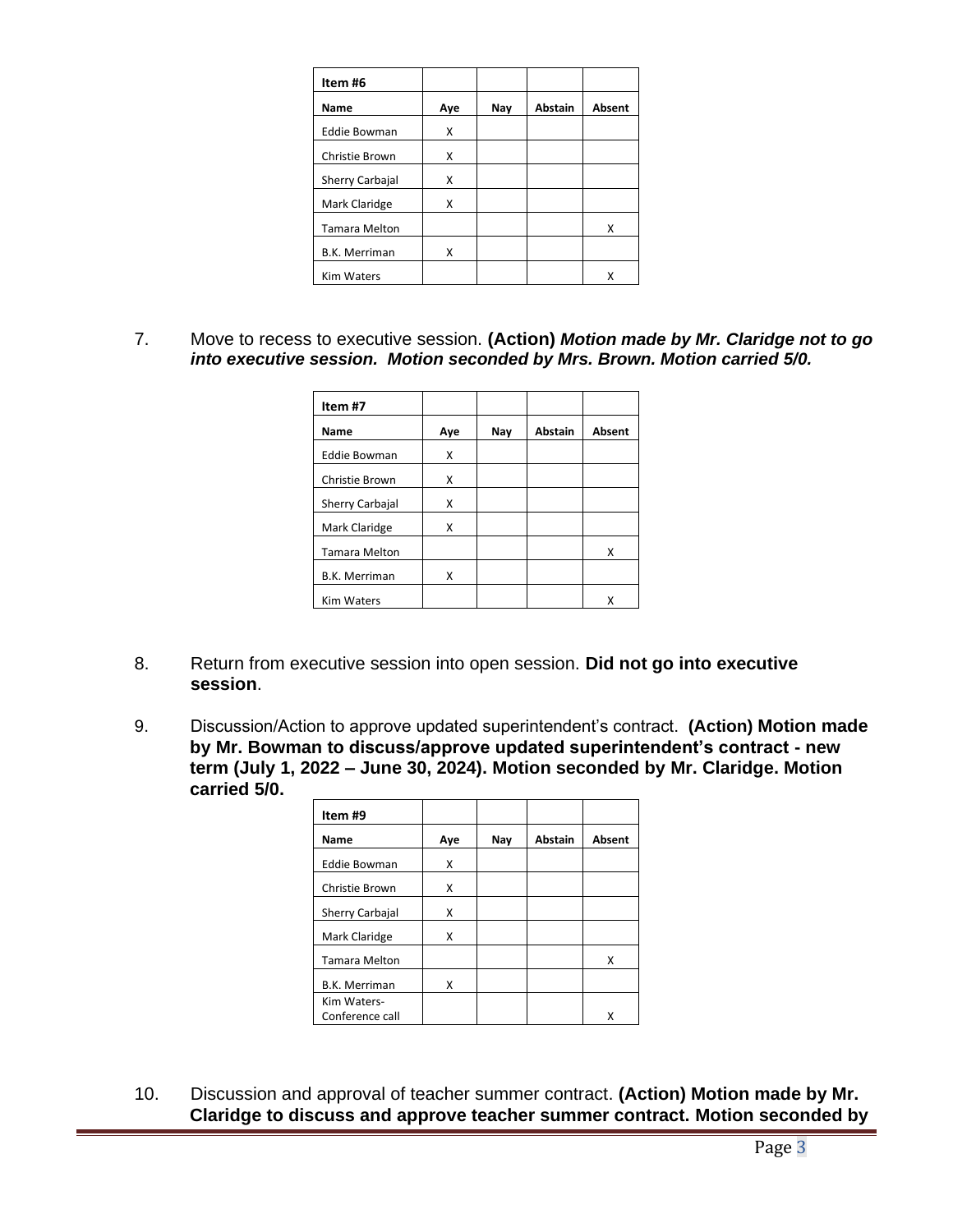## **Mr. Bowman. Motion carried 5/0**

| Item #10             |     |     |                |        |
|----------------------|-----|-----|----------------|--------|
| Name                 | Aye | Nay | <b>Abstain</b> | Absent |
| <b>Eddie Bowman</b>  | x   |     |                |        |
| Christie Brown       | x   |     |                |        |
| Sherry Carbajal      | x   |     |                |        |
| Mark Claridge        | x   |     |                |        |
| <b>Tamara Melton</b> |     |     |                | x      |
| <b>B.K. Merriman</b> | x   |     |                |        |
| Kim Waters-          |     |     |                |        |
| Conference call      |     |     |                |        |

11. Discussion and approval of GIFT calendar for the 2022-23 school year. **(Action) Motion made by Mrs. Brown to discuss and approve the GIFT calendar for the 2022-23 school year. Motion seconded by Mrs. Carbajal. Motion carried 5/0.** 

| Item #11             |     |     |                |        |
|----------------------|-----|-----|----------------|--------|
| Name                 | Aye | Nay | <b>Abstain</b> | Absent |
| <b>Eddie Bowman</b>  | Χ   |     |                |        |
| Christie Brown       | x   |     |                |        |
| Sherry Carbajal      | x   |     |                |        |
| Mark Claridge        | x   |     |                |        |
| <b>Tamara Melton</b> |     |     |                | X      |
| <b>B.K. Merriman</b> | x   |     |                |        |
| Kim Waters-          |     |     |                |        |
| Conference call      |     |     |                | x      |

12. Legislative update. (**Discussion Only**) **Mr. Emery gave a brief discussion**.

## **BUSINESS/PERSONNEL**

## **New Business**

13. Discussion/Action to renew employment of district personnel. **(Action) Motion made by Mrs. Brown to discuss/action to renew employment of district personnel. Motion seconded by Mr. Claridge. Motion carried 5/0.**